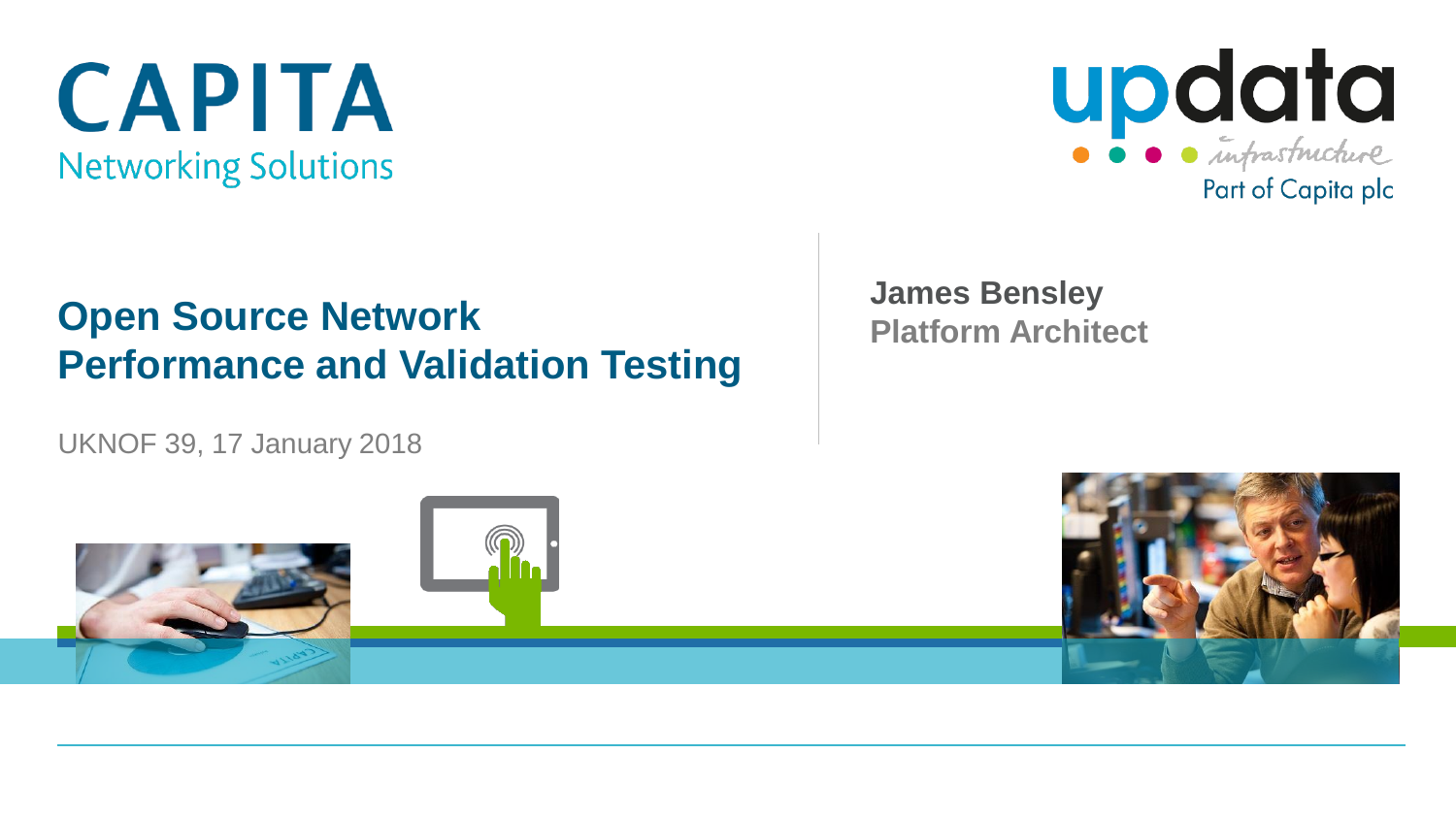#### **Disclaimer**



Many of the views and opinions expressed in this talk are my own and do not represent the views of my employer (CNS). If you are unclear which views are my own and which are the views of my employer, please contact me.

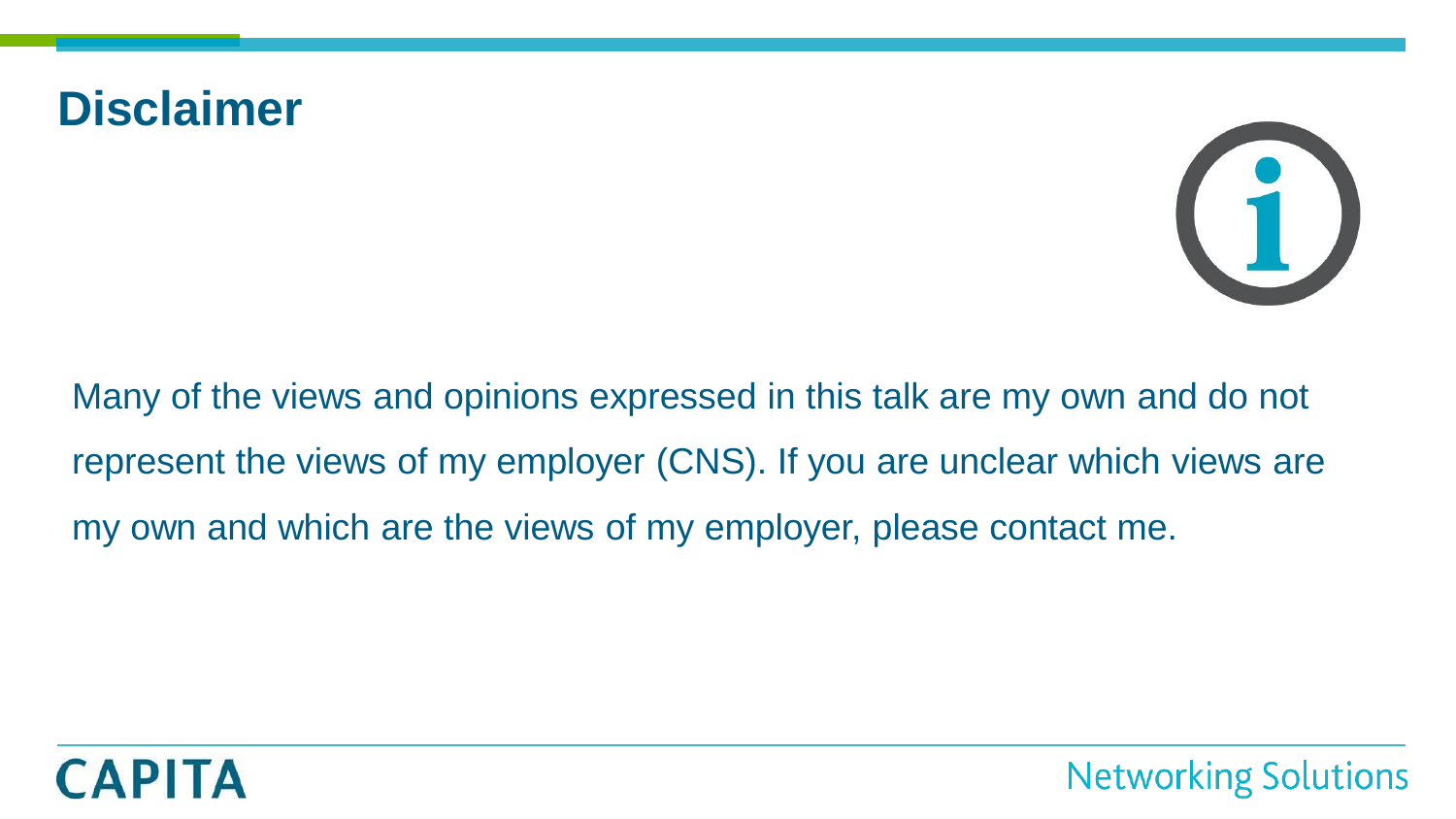#### **We're part of Capita Networking Solutions…**







**CAPITA** 

**Collaboration Technologies** 

## **CAPITA Networking Solutions**

**Cisco Solutions** 

Part of Capita plc

pervasive

**End to End Network Services**





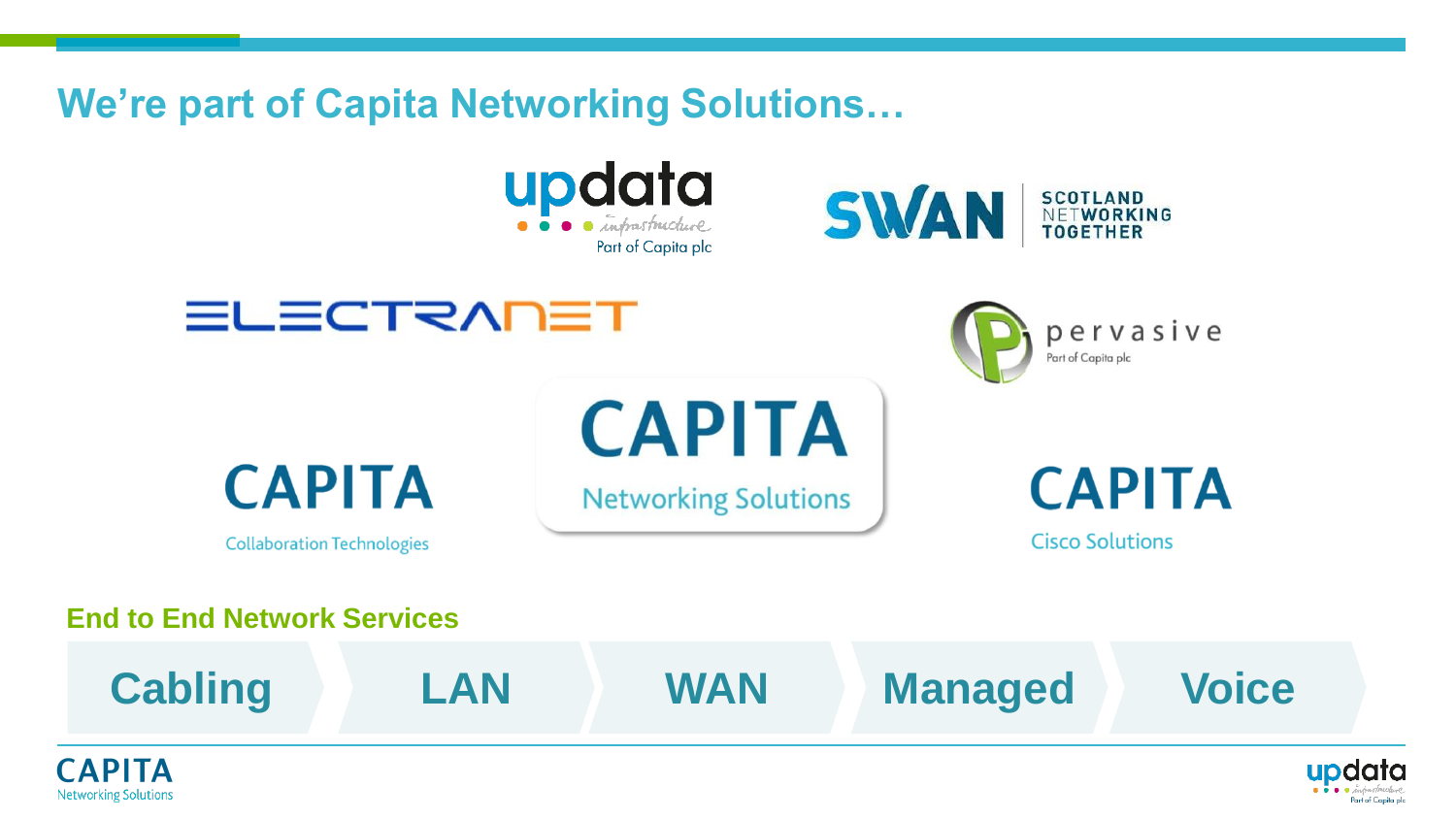# **About us Company**

**CAPI Networking Solutions** 

# **Proposition**

**Managed Wide Area <50 direct customers serving Founded in 2003 Networks – long term contracts 10,000+ customer sites Internet Service Acquired by Capita in 2014 90% Public sector focused – Provider – Tier 2 Schools and Local Govt – 12% of UK schools Reigate and Glasgow Network 500 x Staff Operations Centres – 24 x 7 Selling to and £90M revenues in 2016 1,035 points of presence in UK (inc BT exchanges) through Capita £101M in 2017 PSN accreditation Focus markets for 2017 – NHS, Central Govt. and Network Integrator e.g. BT, Virgin, Talk Talk, Dark Fibre, HSCN Compliance (2017) [ISO27001, CAS(T)] Wireless Private Sector**Crown **Q** PRINCE2<sup>®</sup> CESG Certified Professional ISO/IEC Commercial **EITIL®** 27001 **SOCIAL CARE** Information Security Service **NETWORK O**MSP<sup>®</sup> Management  $\boldsymbol{\omega}$ Supplier COMPLIANT



**Customers**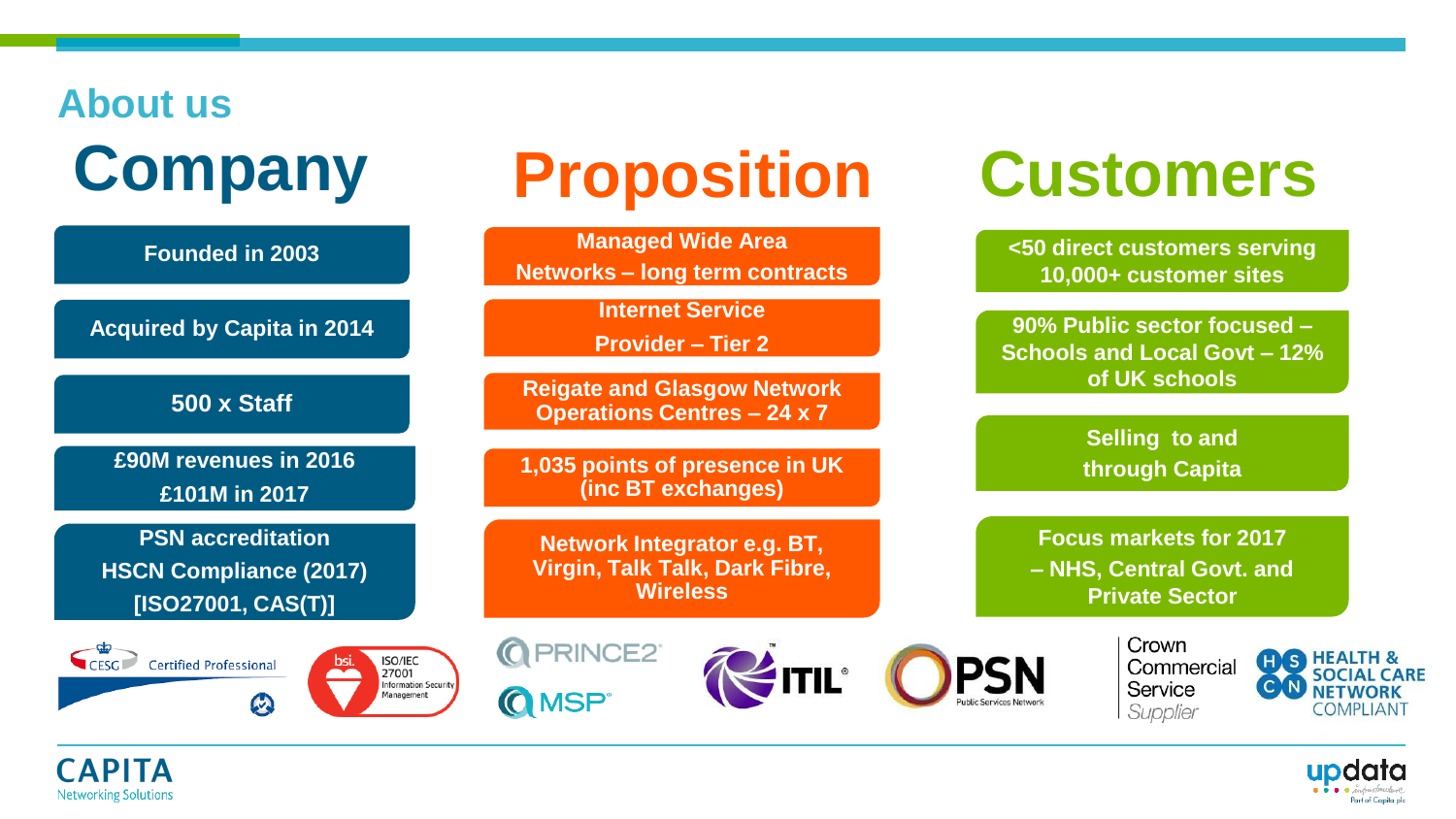- Nothing is what it seems with vendors *and* operators; advertisement vs. reality
- Vendors sell black box devices with undocumented behaviour
	- $\triangleright$  Not knowing how a device works is unsafe/insecure/unacceptable
- Troubleshooting can *require* TAC assistance (undocumented commands)
	- $\triangleright$  Not knowing how to debug/troubleshoot an issue is unacceptable



# **CAPITA**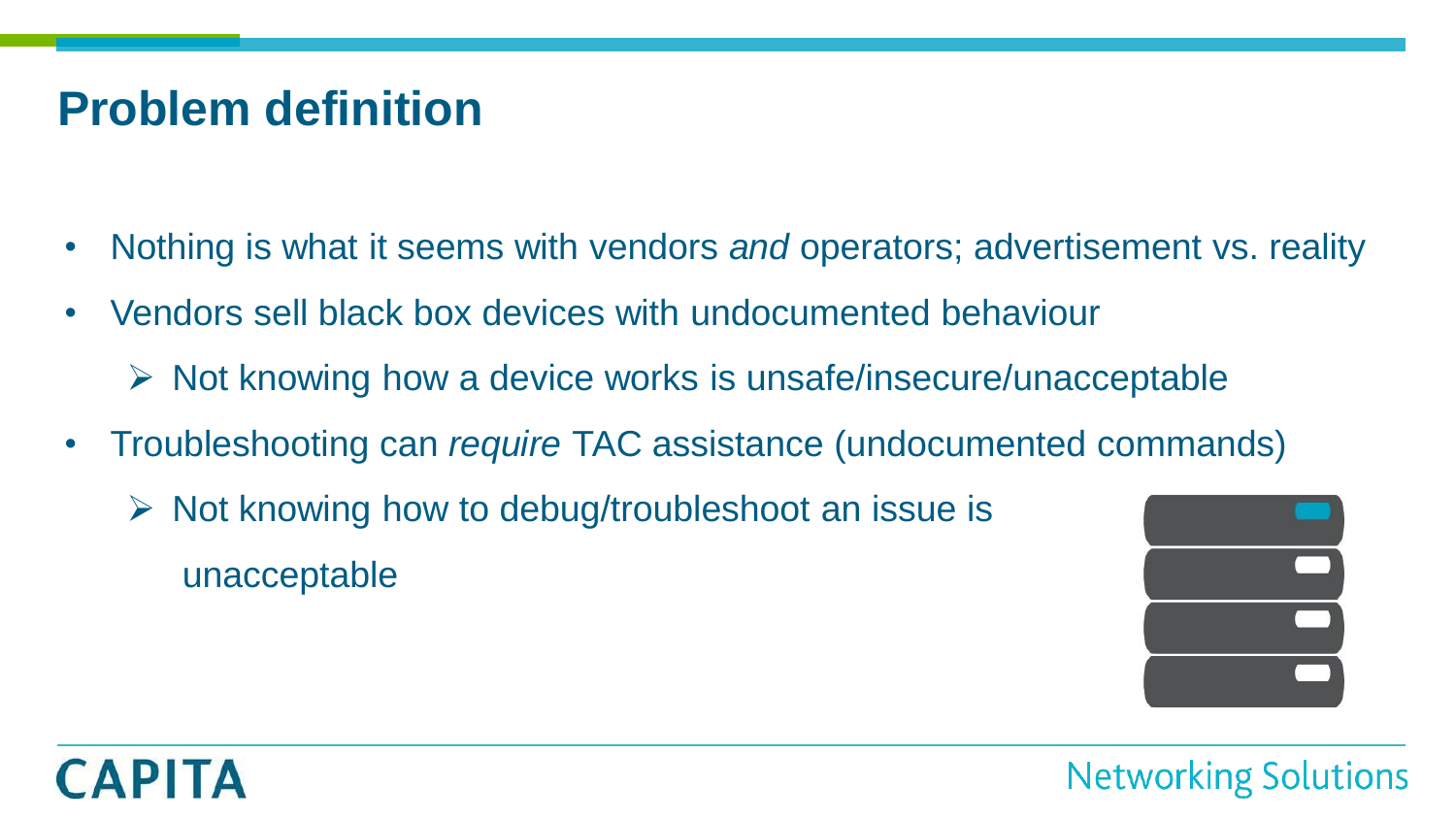- Fail safe: "If you haven't tested it, it doesn't work!"
- However, operators use black box testers to verify that magic is happening!
	- $\triangleright$  Not knowing the tester validation process is unsafe/insecure/unacceptable
- "We don't have time to test all of our customer requirements" and/or

"We can't test every possibility in the lab!"

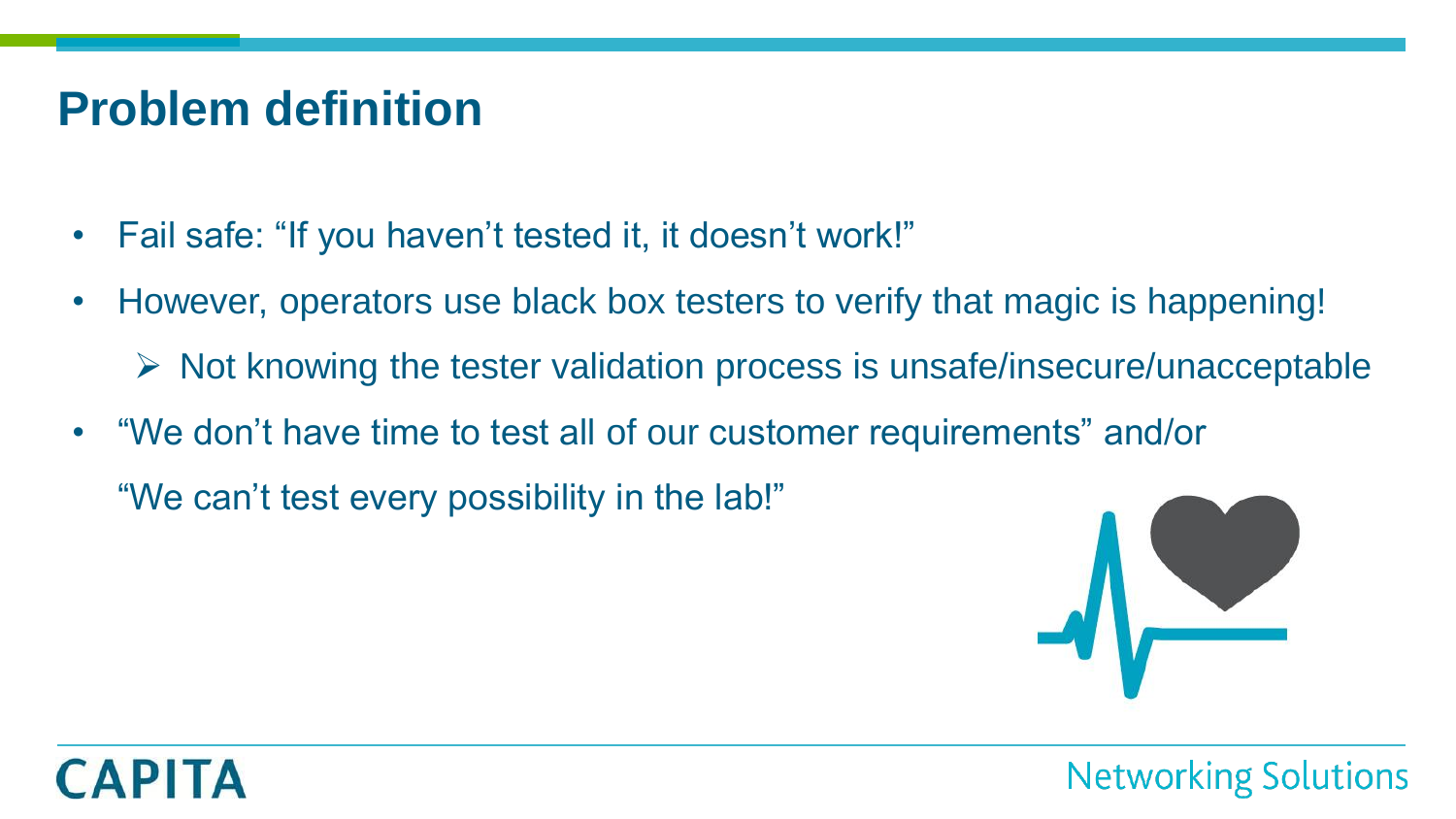

#### Was the *exact* same frame received that was sent?

<http://www.testequipmentdepot.com/viavi/images/csc-ethernet.jpg>

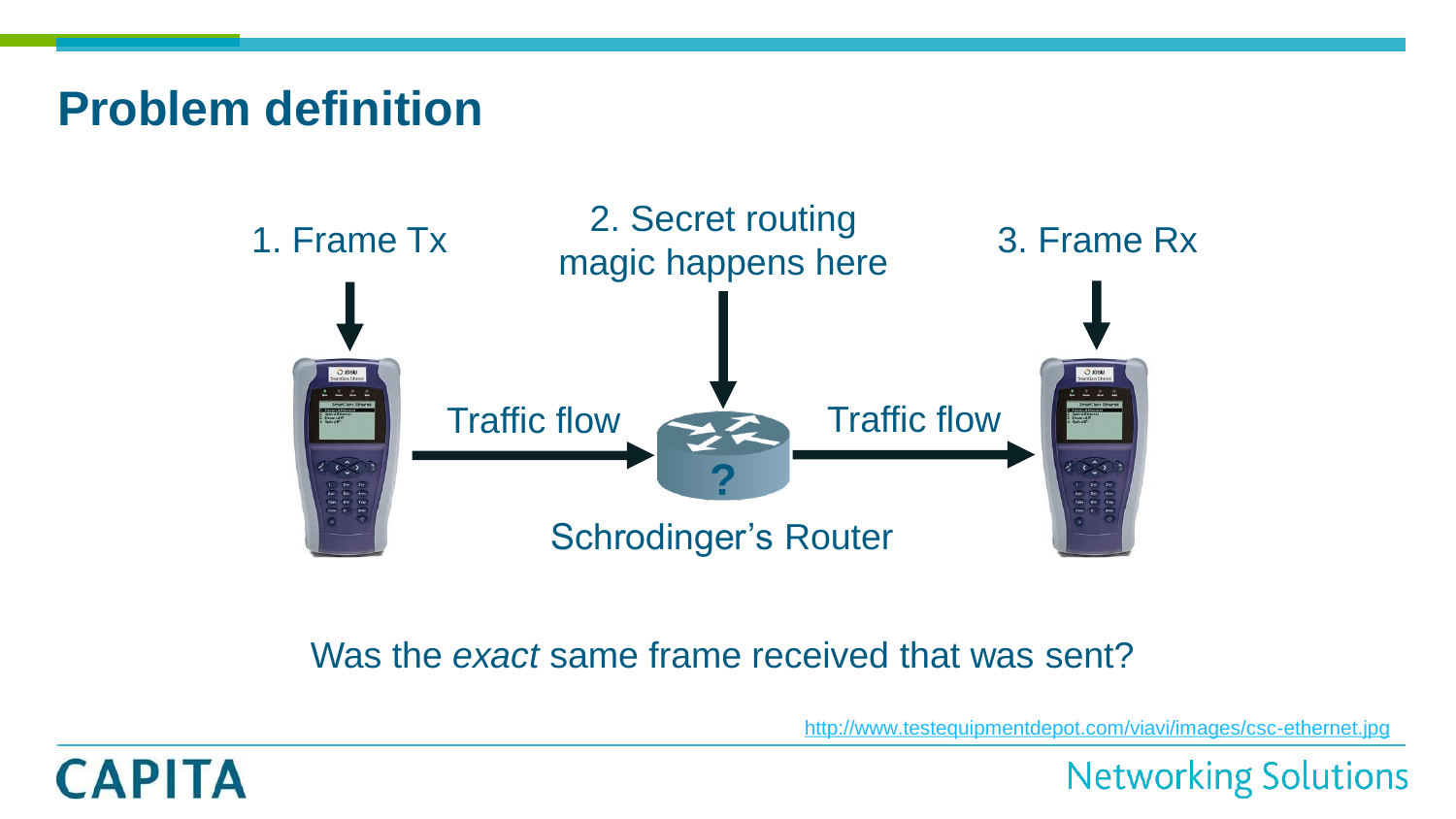Example vendor issues:

- Does the hardware/software even work? [Hashing on Broken Assumptions](https://www.nanog.org/sites/default/files/1_Saino_Hashing_On_Broken_Assumptions.pdf)
- Is it being tested? NPU cache misses causes 33% performance drop [\(CSCvf44769](https://bst.cloudapps.cisco.com/bugsearch/bug/CSCvf44769))
- Are known features bugs being fixed? ECMP with L2 and L3 MPLS VPNs is inherently flawed due to a heuristic methodology. Old problem **[BCP128](https://tools.ietf.org/html/bcp128)** (2007), still an issue [draft-ietf-pals-ethernet-cw-00.txt](https://www.ietf.org/id/draft-ietf-pals-ethernet-cw-00.txt) (2017!)
- Are known security bugs being fixed? [CVE-2018-0014](https://kb.juniper.net/InfoCenter/index?page=content&id=JSA10841&actp=METADATA) Juniper ScreenOS Etherleak vulnerability is back! (origins in [CVE-2003-001](https://nvd.nist.gov/vuln/detail/CVE-2003-0001)!)

**CAPITA**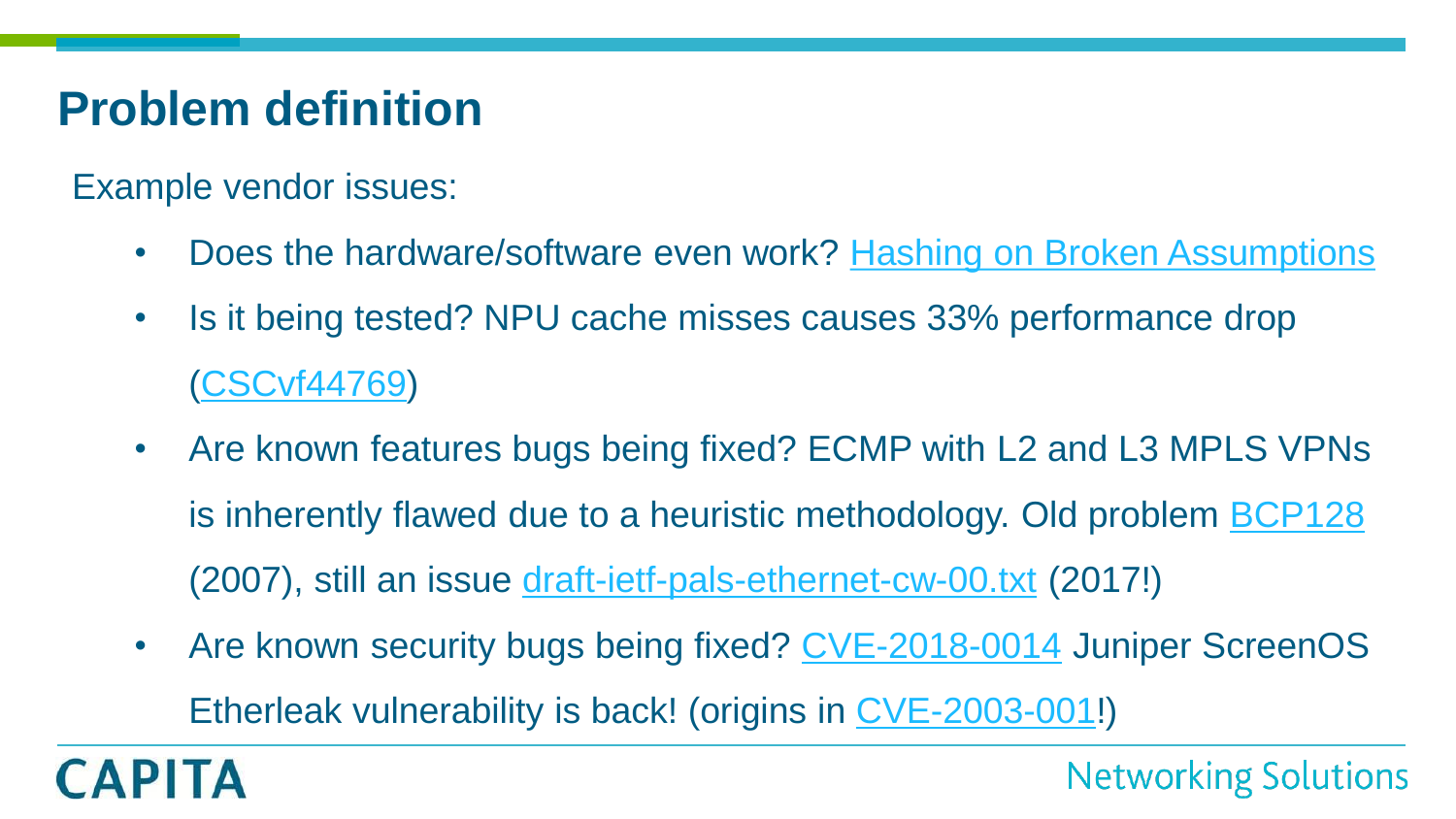**CAPITA** 

Example operator issue: MPLS is a transport protocol, not an encapsulation protocol



<https://commons.wikimedia.org/wiki/File:Router.svg>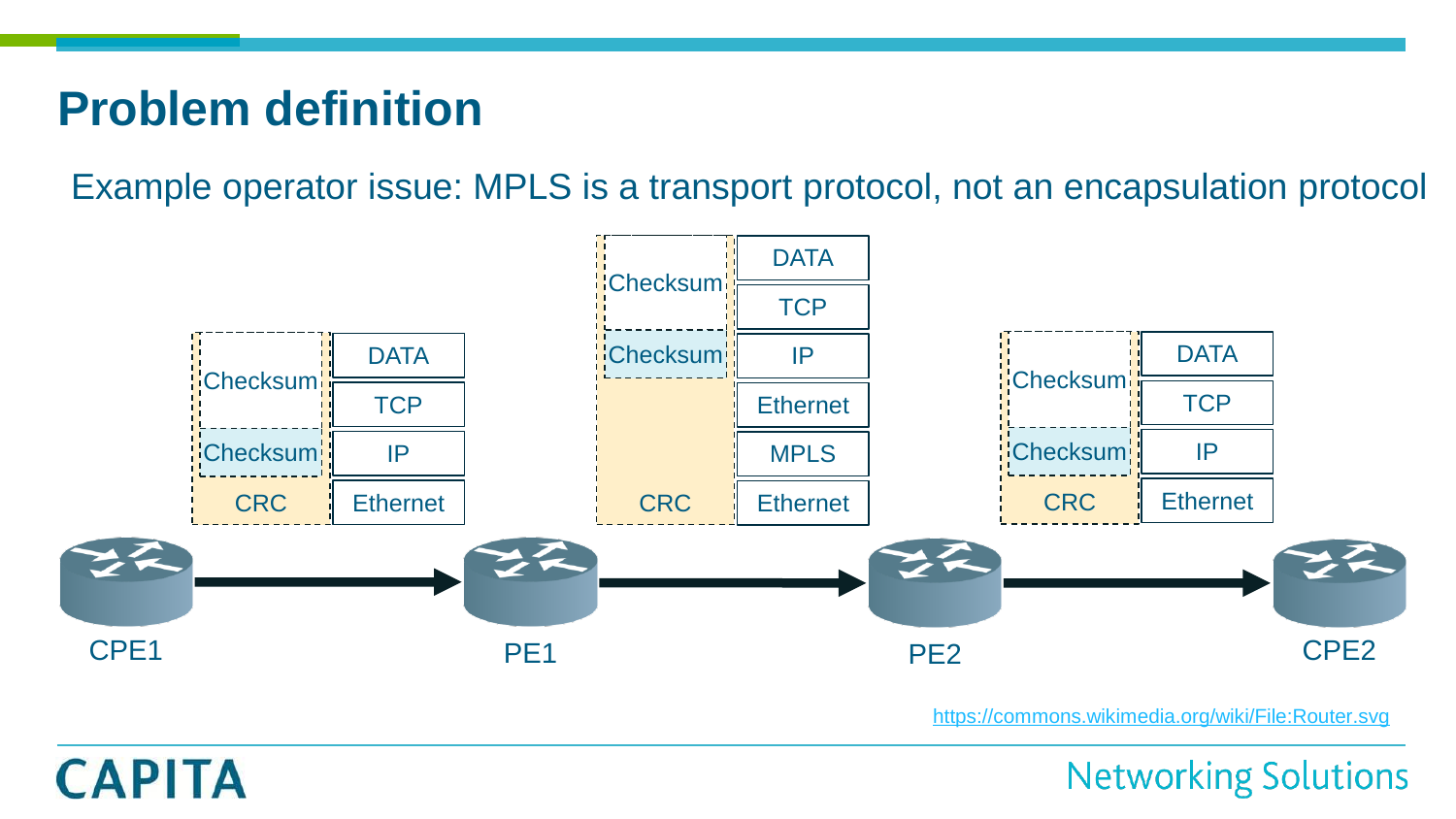**CAPITA** 

Some vendors have NPU counters (which are exposed via SNMP):

- E.g. Cisco ASR9K: PARSE\_DROP\_IPV4\_CHECKSUM\_ERROR
- E.g. Juniper: bad-IPv4-hdr

#### *No known tooling to test this end to end!*

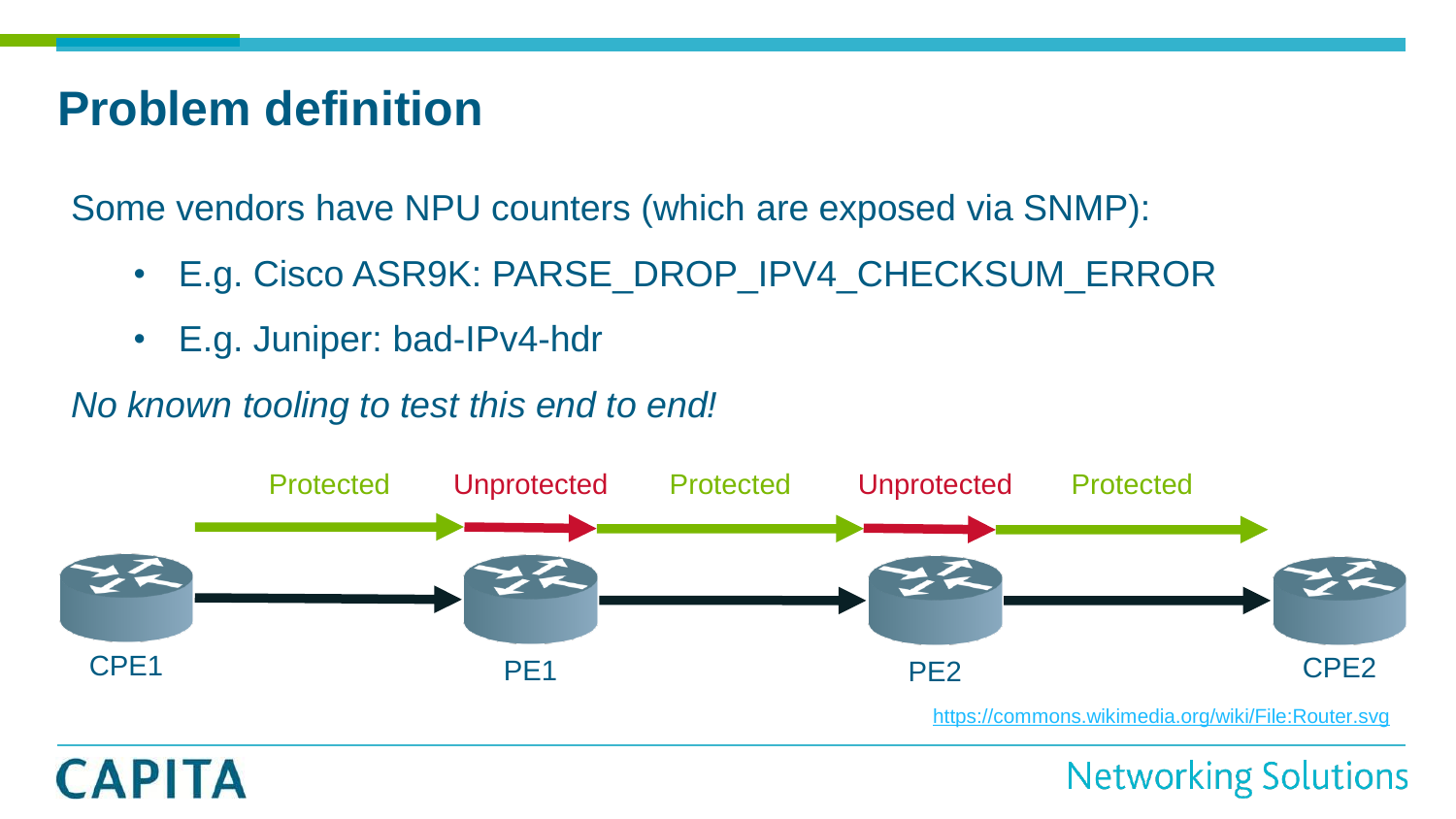#### **Problem conclusion**

- At the lowest layers of our protocol stack things are (still) quite broken
- Many problems arise from the secrecy of hardware/software operations
- Accessible tooling to self test for these issues isn't widely available



**Networking Solutions**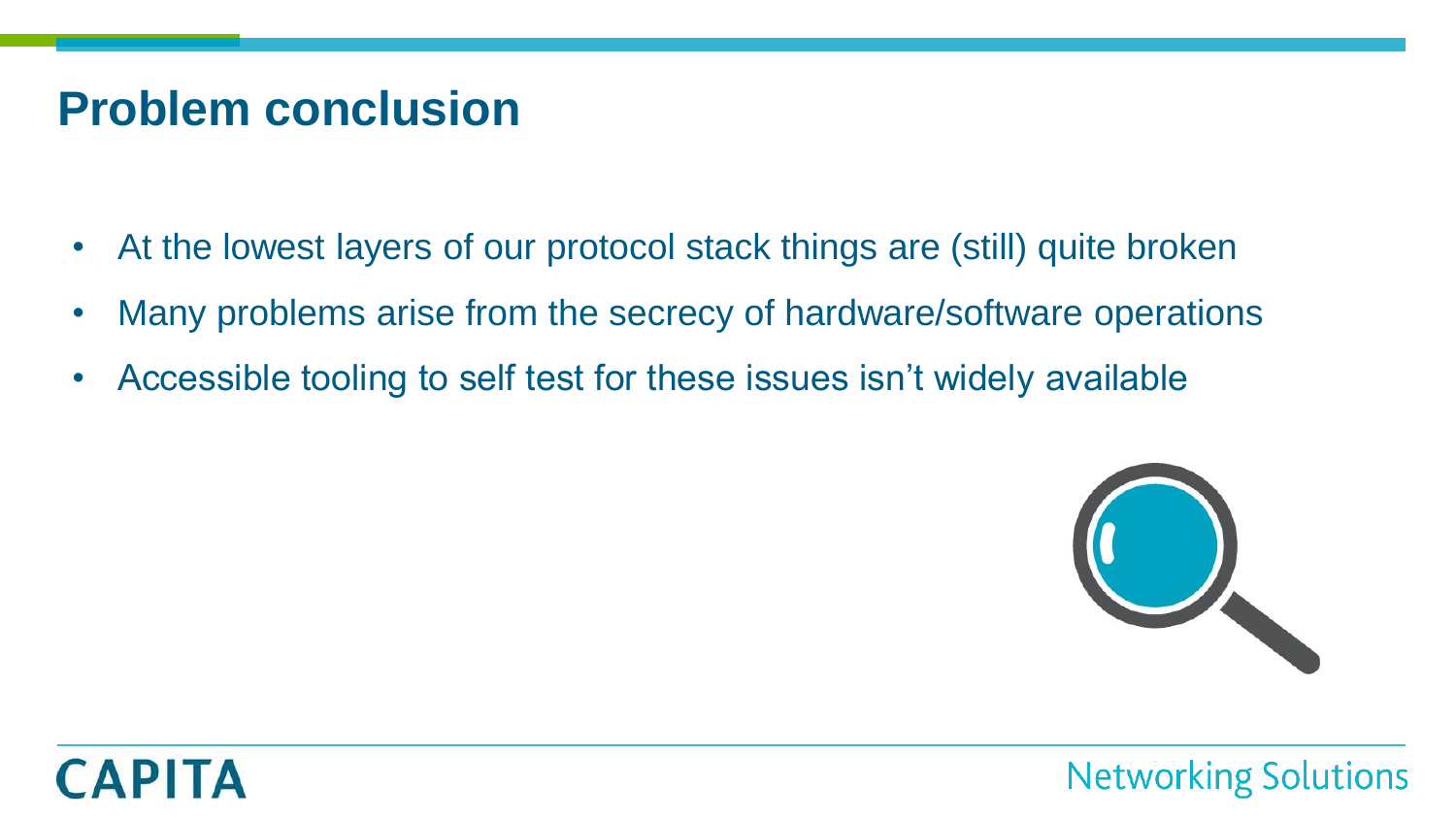## **Solution scoping**

I have been focusing my research on Ethernet and MPLS only so far:

- Essential:
	- Only network devices are in scope, end user/hosts are out of scope
	- Standards based testing (RFC2544 and ITU-T Y.1564 compliant)
	- Open source/open design
- Nice to have:
	- $\triangleright$  Low cost
	- Vendor neutral



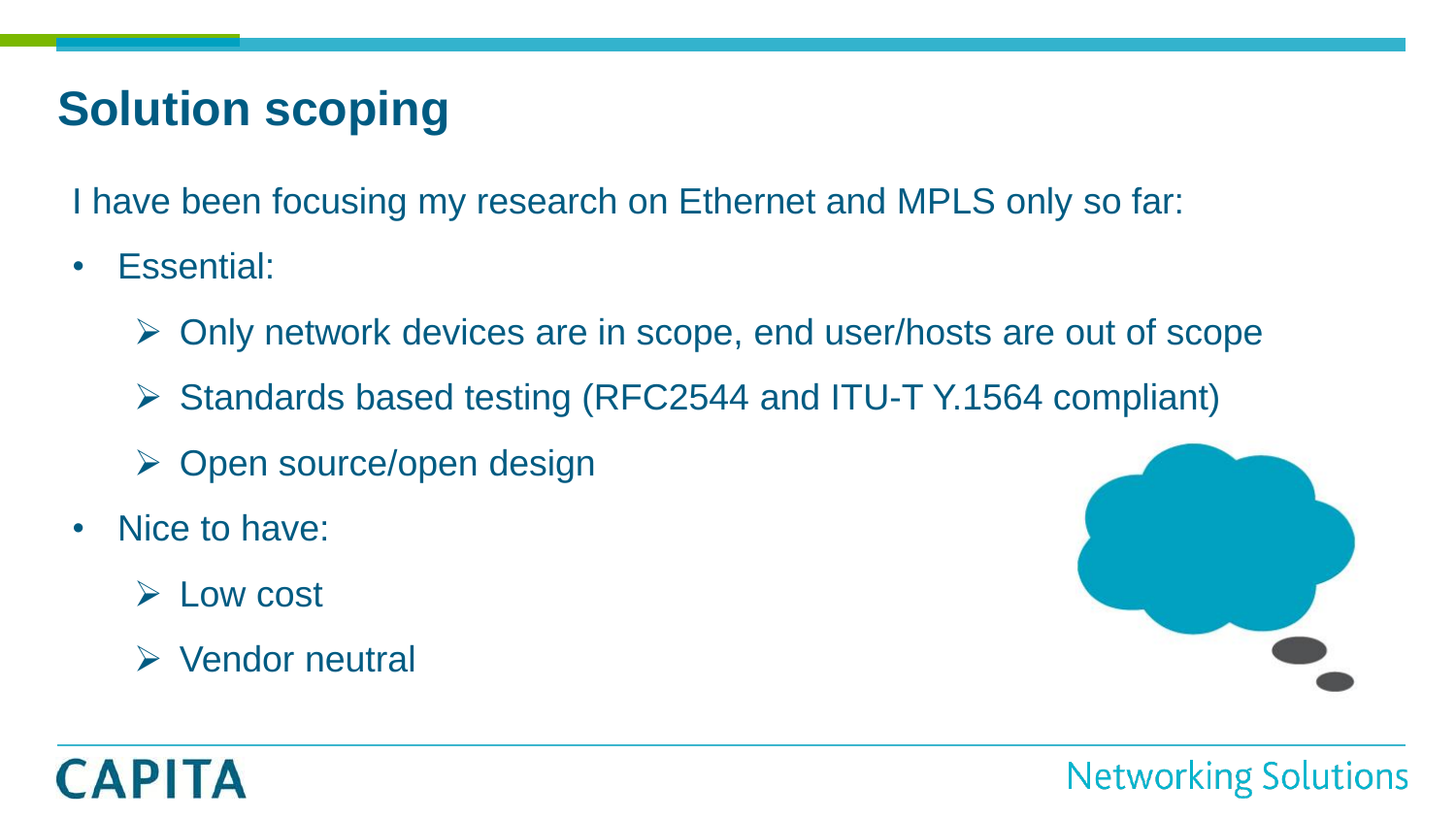## **Solution scoping**

- RFC2544 (1999) isn't a strict definition, ITU-T Y.1564 is "better" but not perfect (however, any standardisation is better than none!)
- FYI:
	- [RFC5180](https://tools.ietf.org/html/rfc5180) IPv6 Benchmarking Methodology for Network Interconnect Devices
	- [RFC5695](https://tools.ietf.org/html/rfc5695) MPLS Forwarding Benchmarking Methodology for IP Flows
	- ▶ [Benchmarking Methodology Working Group](https://datatracker.ietf.org/wg/bmwg/about/)



**Networking Solutions**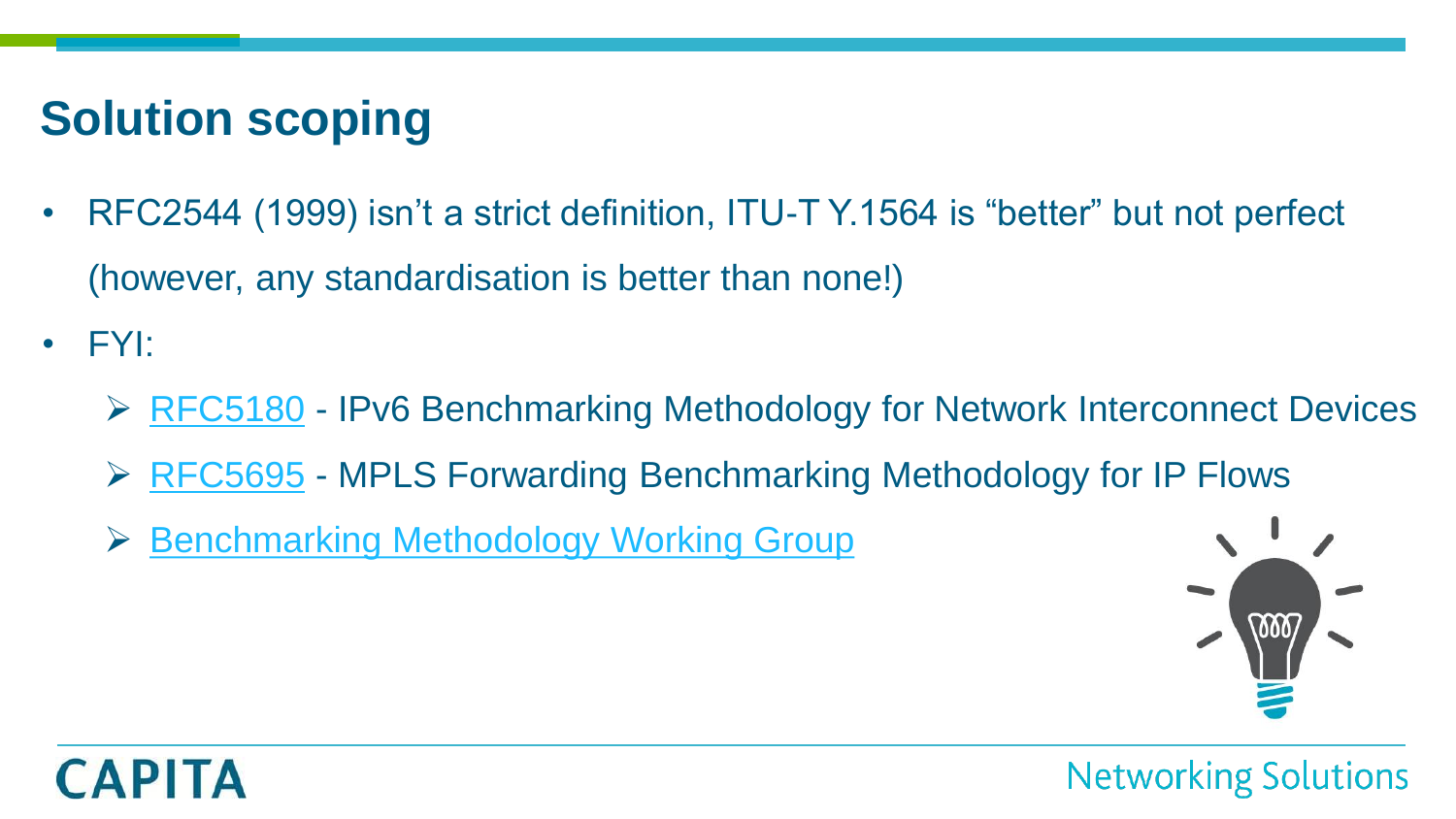

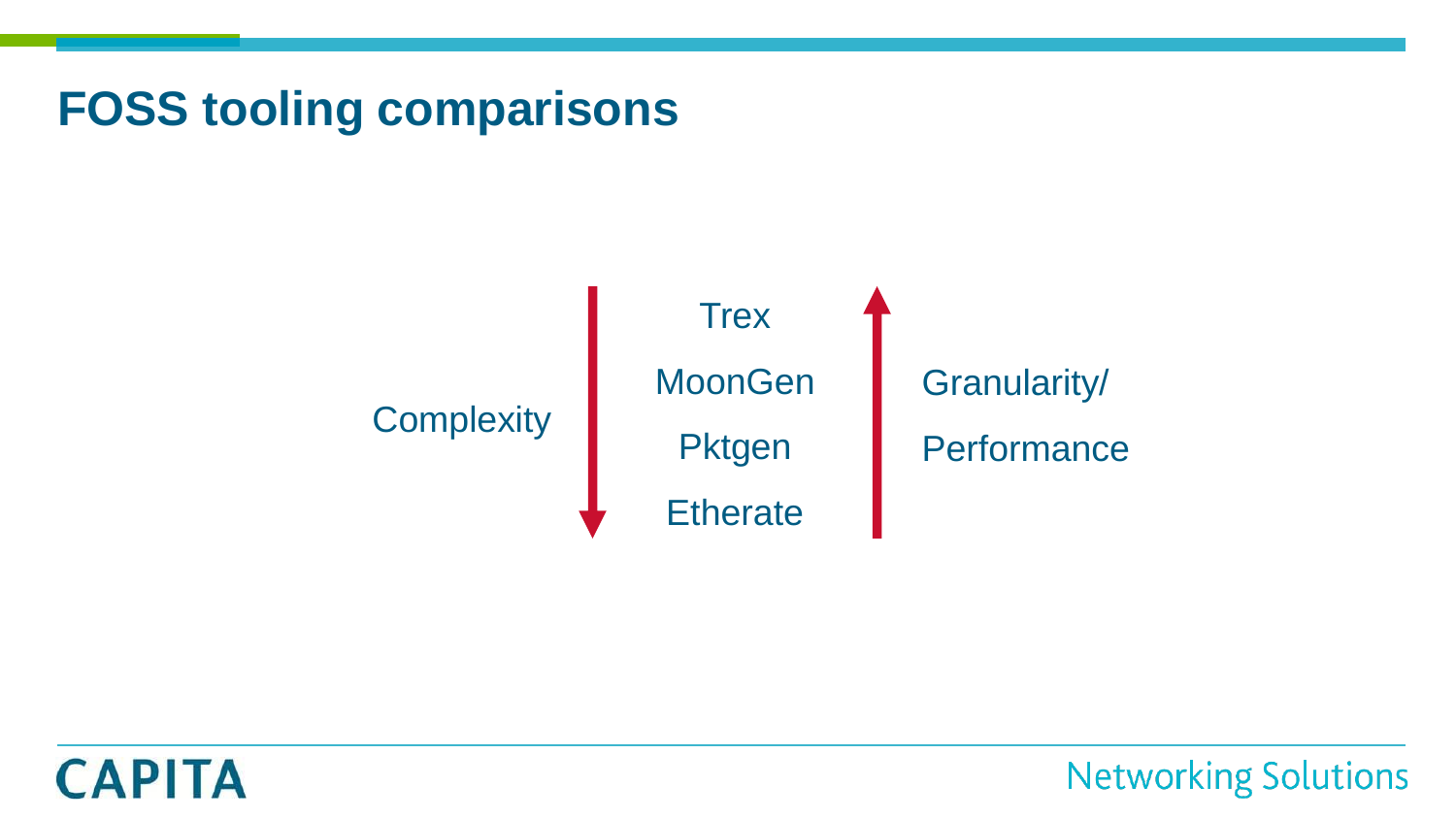[Etherate](https://github.com/jwbensley/Etherate) - Raw socket based Ethernet and MPLS packet generator:

- Any layer 2/2.5 header value (load packet-as-hex fall back)
- Constraint based testing (time/speed/volume)
- Easy CLI usage (no API / not scriptable)
- Hardware agnostic
- Lowest performance
- Stateless

**CAPITA** 



[https://commons.wikimedia.org/wiki/File:Green\\_tick\\_pointed.svg](https://commons.wikimedia.org/wiki/File:Green_tick_pointed.svg) [https://commons.wikimedia.org/wiki/File:Red\\_X.svg](https://commons.wikimedia.org/wiki/File:Red_X.svg)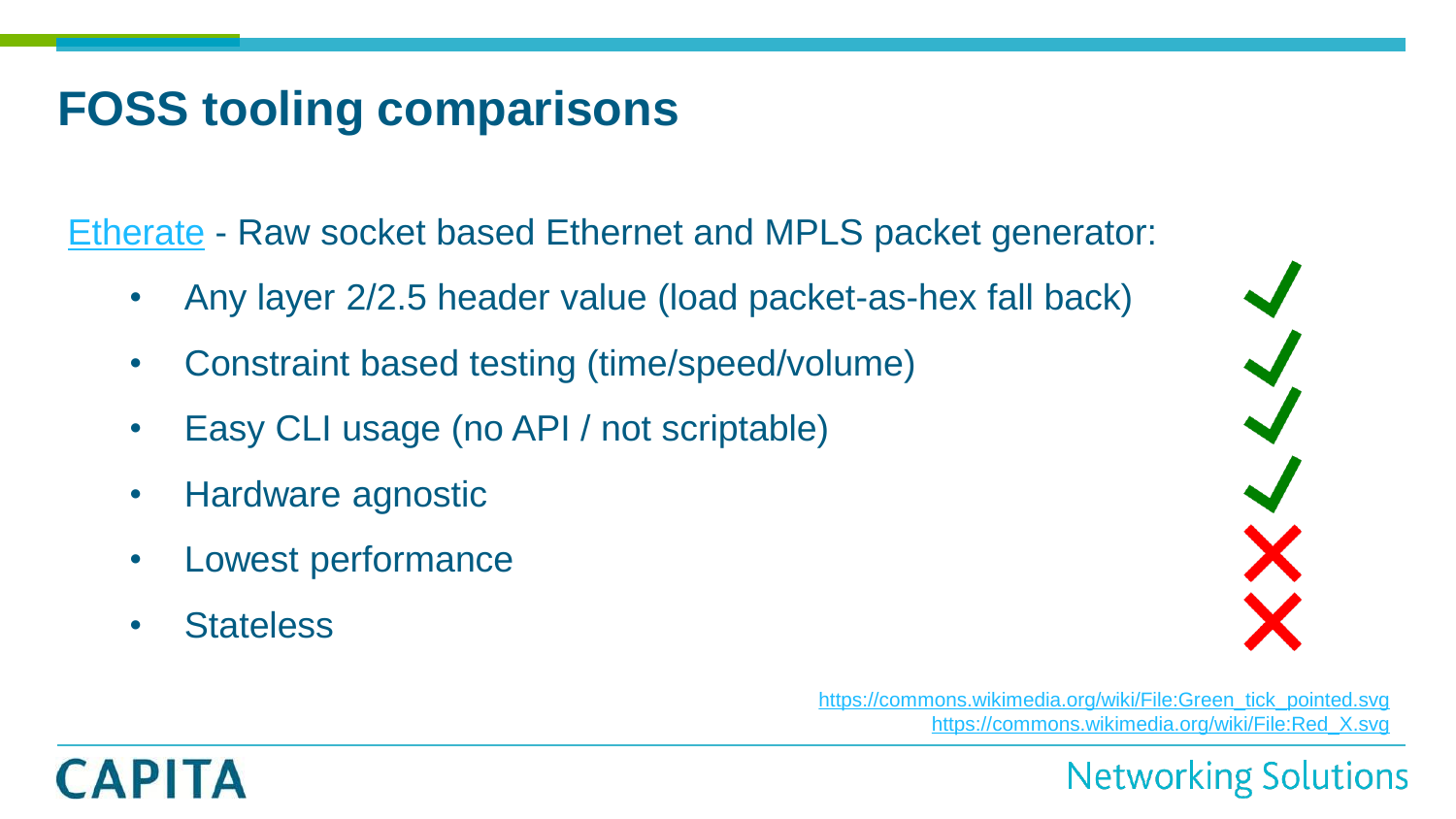[Pktgen](http://pktgen-dpdk.readthedocs.io/en/latest/) - DPDK based packet generator using LuaJIT:

- Most layer 2-4 header options (load PCAP as fall back)
- "Range" and "sequence" native features
- All options in CLI and Lua API (scriptable)
- Highest performance
- Requires DPDK supported NIC
- Stateless



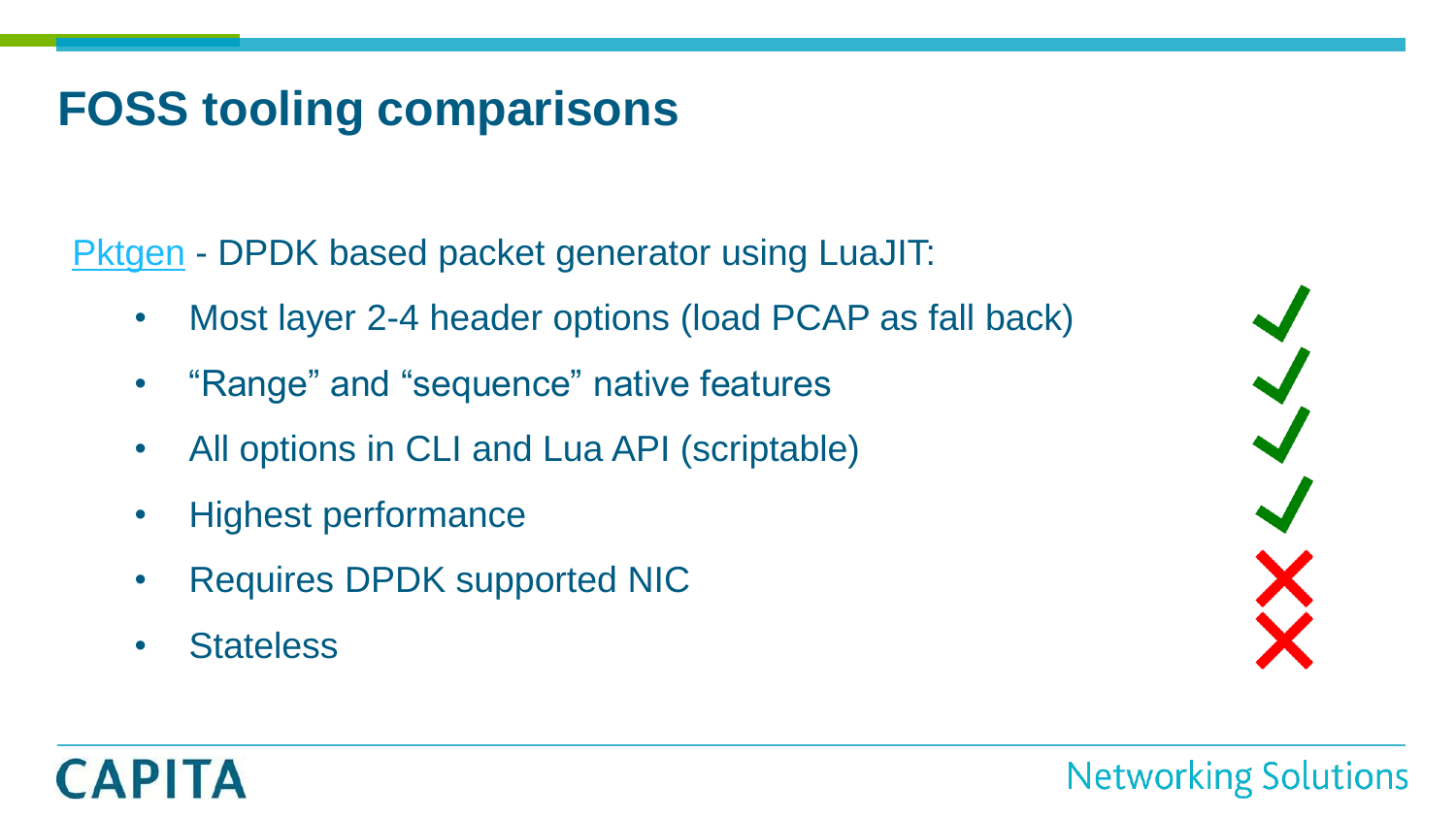[MoonGen](https://github.com/emmericp/MoonGen) - DPDK based packet generator using LuaJIT:

- Any layer 2-4 header options
- No CLI options, scripted tests only (Lua API)
- **Partially stateful**
- High(er) performance
- Requires DPDK support NIC
- DPDK EAL settings are hidden



# **CAPITA**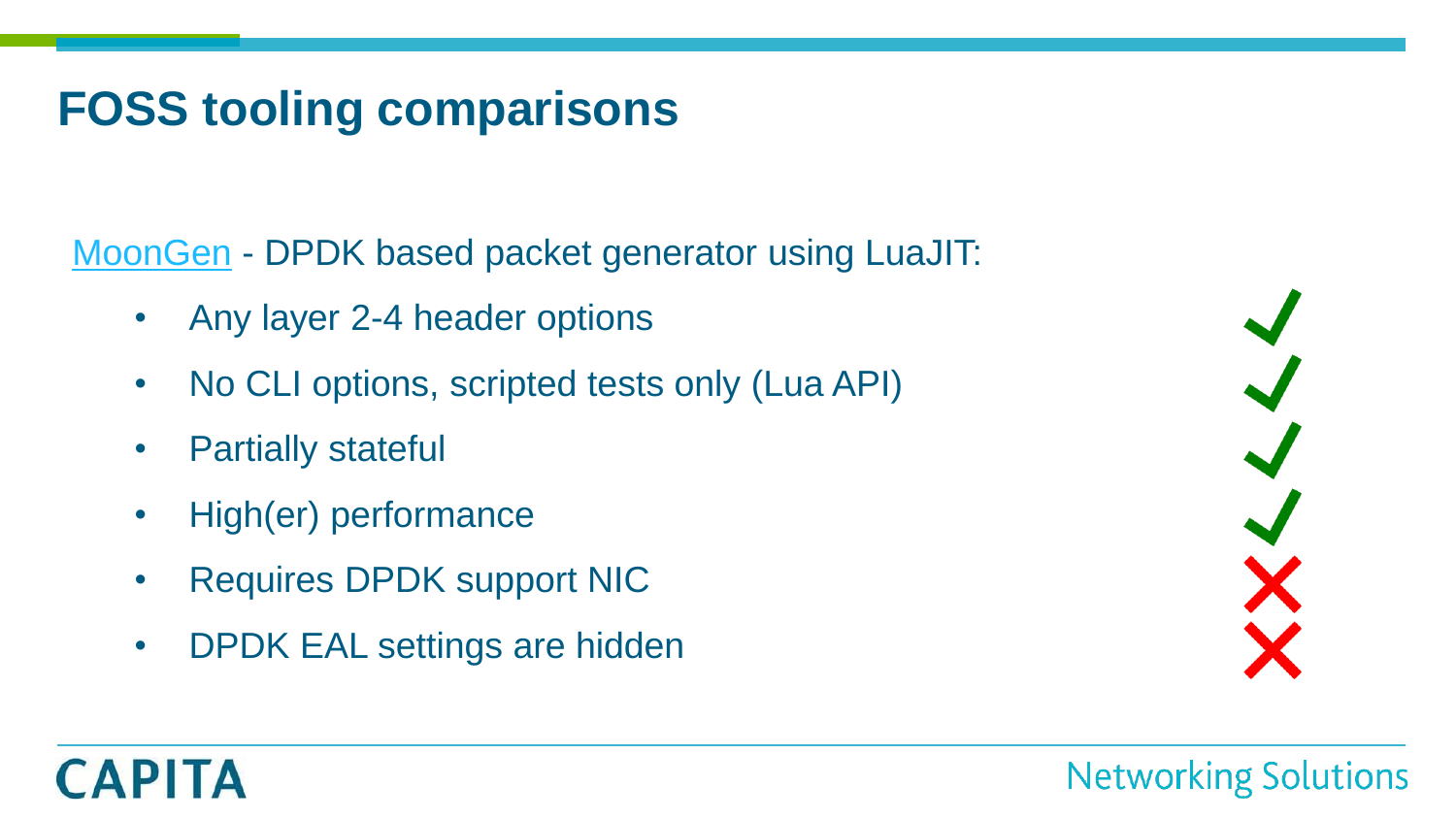- Etherate assumes two difference devices are being used.
	- MoonGen & Pktgen assume the Tx and Rx hosts are the same device.
- Etherate can be used to test a physical device or link at layers 2/2.5. Pktgen & MoonGen can be used to test a physical device or link at layers 2- 4 for high performing metrics (high throughput or low latency)
- Etherate can also test the raw socket path within the Kernel networking stack. PktGgen & MoonGen can also provide some low level NIC stats.



**Networking Solutions**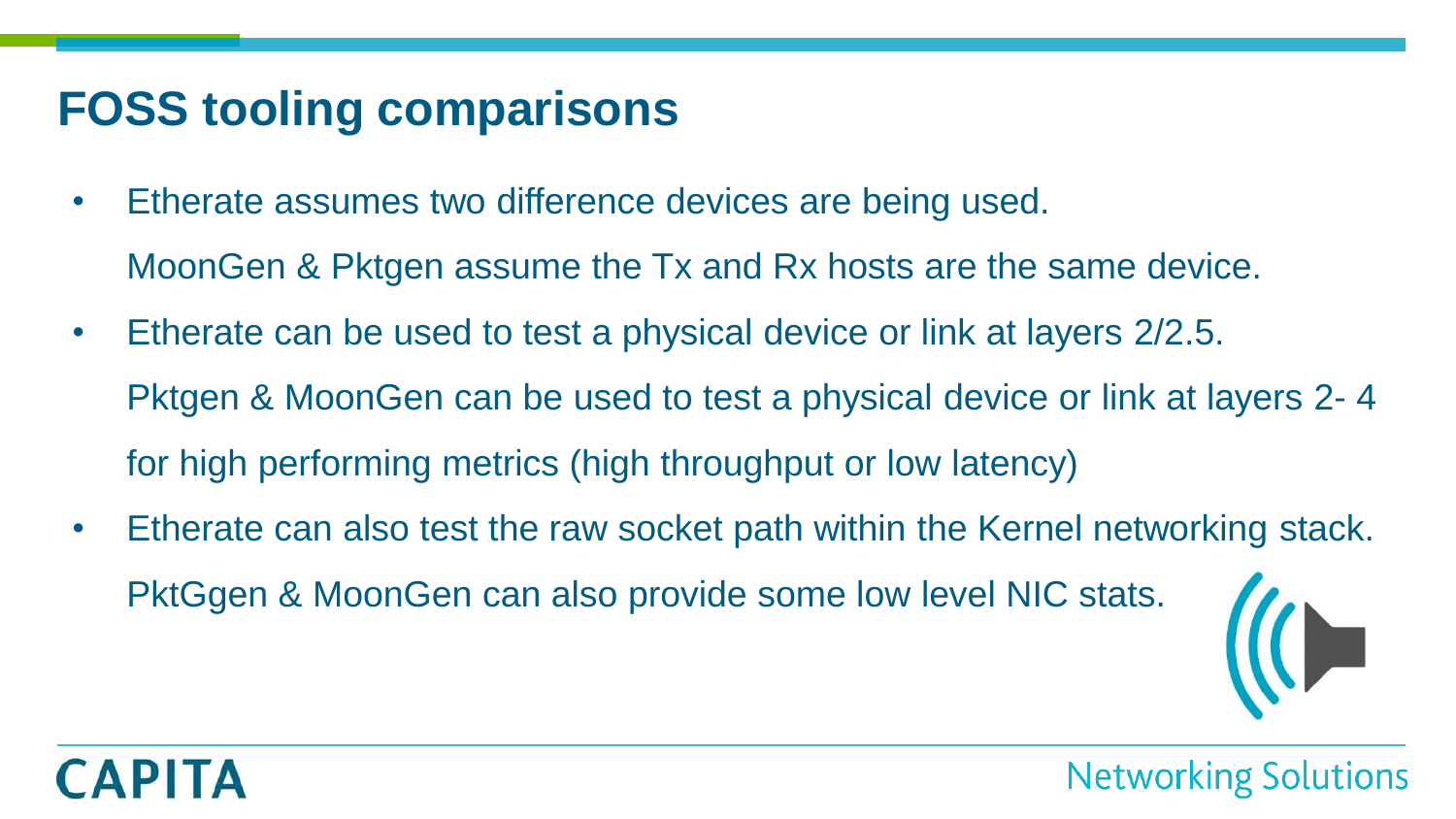#### **Examples: BUM filter accuracy**

NIC: Intel I350 1G, DUT: Cisco 2960, Test: Etherate broadcast test

2960#show storm-control fa0/15

Interface Filter State Upper Lower Current

--------- ------------- ----------- ----------- ----------

Fa0/15 Forwarding 0.25% 0.25% 0.24%

\$ sudo ./etherate -i eno2 -g -G -d FF:FF:FF:FF:FF:FF -M 250000

|                |    | Seconds Mbps Tx MBs Tx FrmTx/s Frames Tx |
|----------------|----|------------------------------------------|
| 1 0.24 0 20 20 |    |                                          |
| $0.24$ 0       | 20 | 40                                       |

# **CAPITA**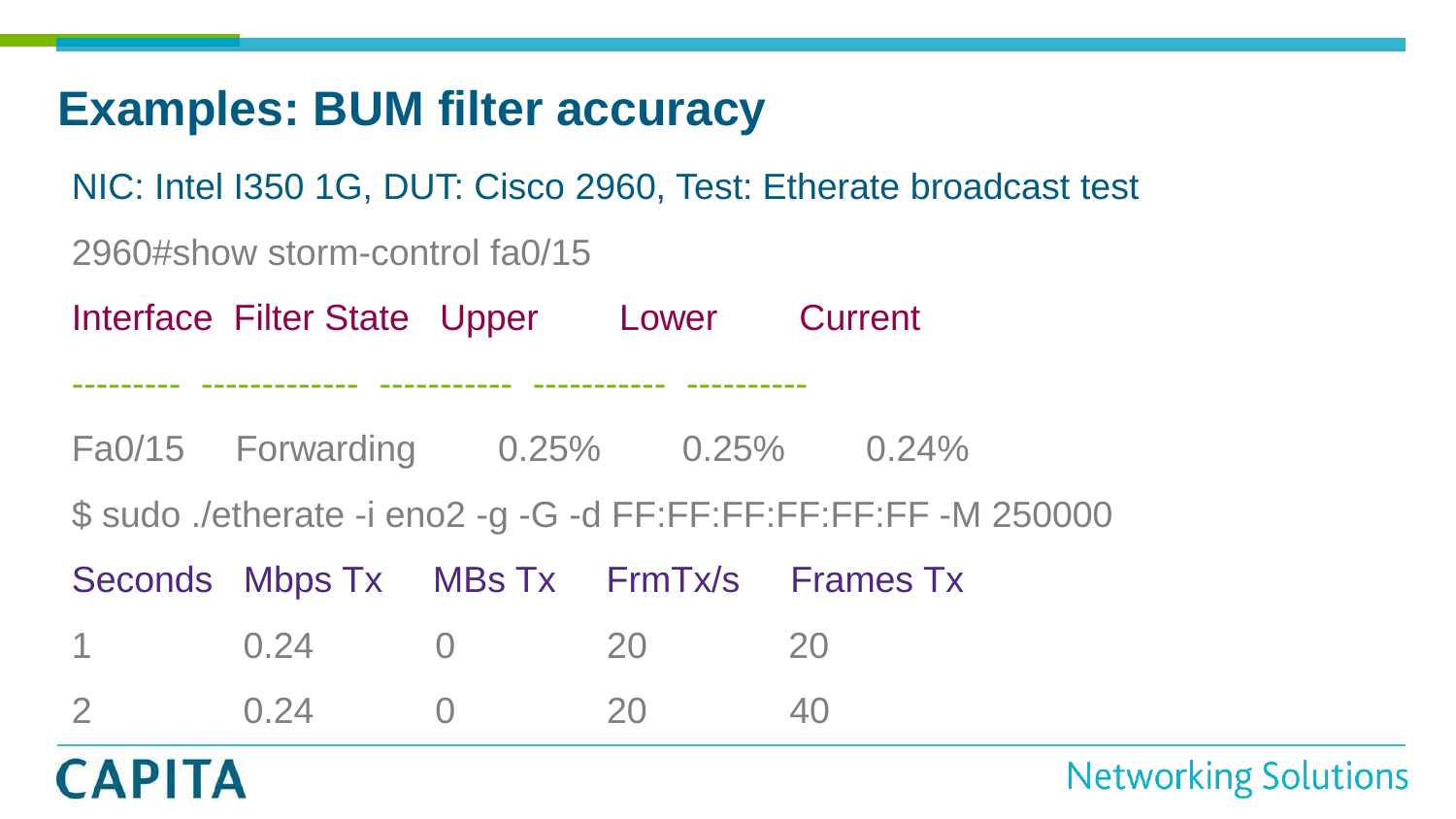#### **Examples: every Ethertype value**

NIC: Intel I350 1G, DUT: Cisco 2960, Test: MoonGen "setType" ethertype

Rx NIC drops ~1400 frames, from etype 0x2F to 0x5DC, 0x8100, and 0x888e Random missing Ethertype chosen and retested,  $0x2F == 100\%$  lost Random working Ethertype chosen and retested,  $0x2E == 100\%$  received 0x2E-0x5DC are length values for 802.3 Ethernet + LLC/SNAP (802.2) framing 0x8100 (802.1q VLAN tag): 0 packets input, 65536 runts 0x888e (802.1X EAP): 65536 packets input, 0 errors/drops/runs/discards "switchport mode access" / no 802.1X configured

**Networking Solutions**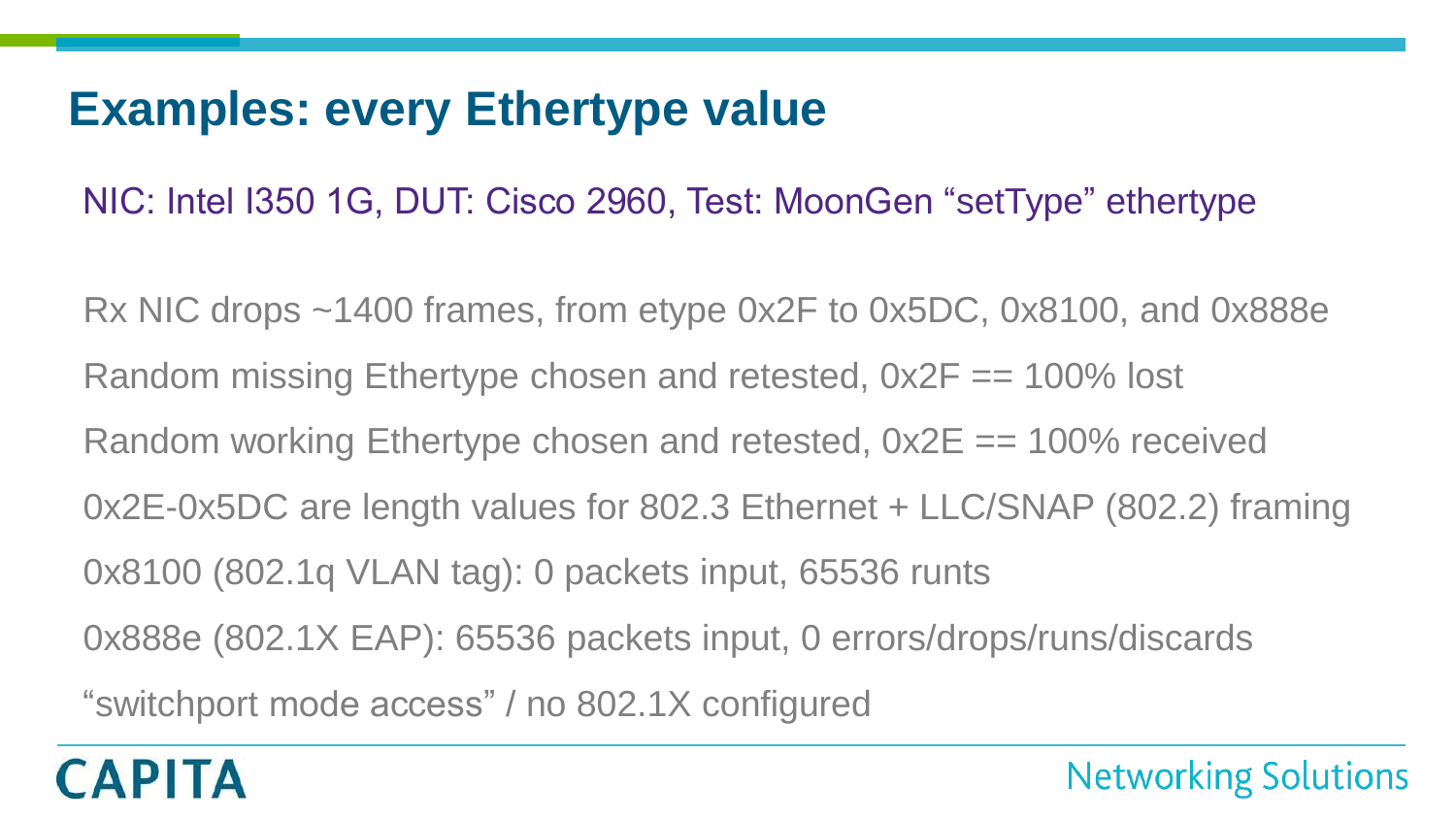#### **Examples: every Ethertype value**

NIC: Intel X710 10G, DUT: ASR9001, Test: MoonGen "setType" ethertype

Rx NIC drops ~8500 Ethertypes

0x8808 (802.3x "pause") 0 packets input, no NP counters

0x88a8 (802.1ad QinQ/PB), 0x9100 and 0x9200 (802.1q QinQ), NP Counter:

PARSE DROP IN UIDB TCAM MISS

Intel X710's use secret squirrel firmware. 3C34: *[Demystifying Network Cards](https://events.ccc.de/congress/2017/Fahrplan/events/9159.html)*

**Networking Solutions**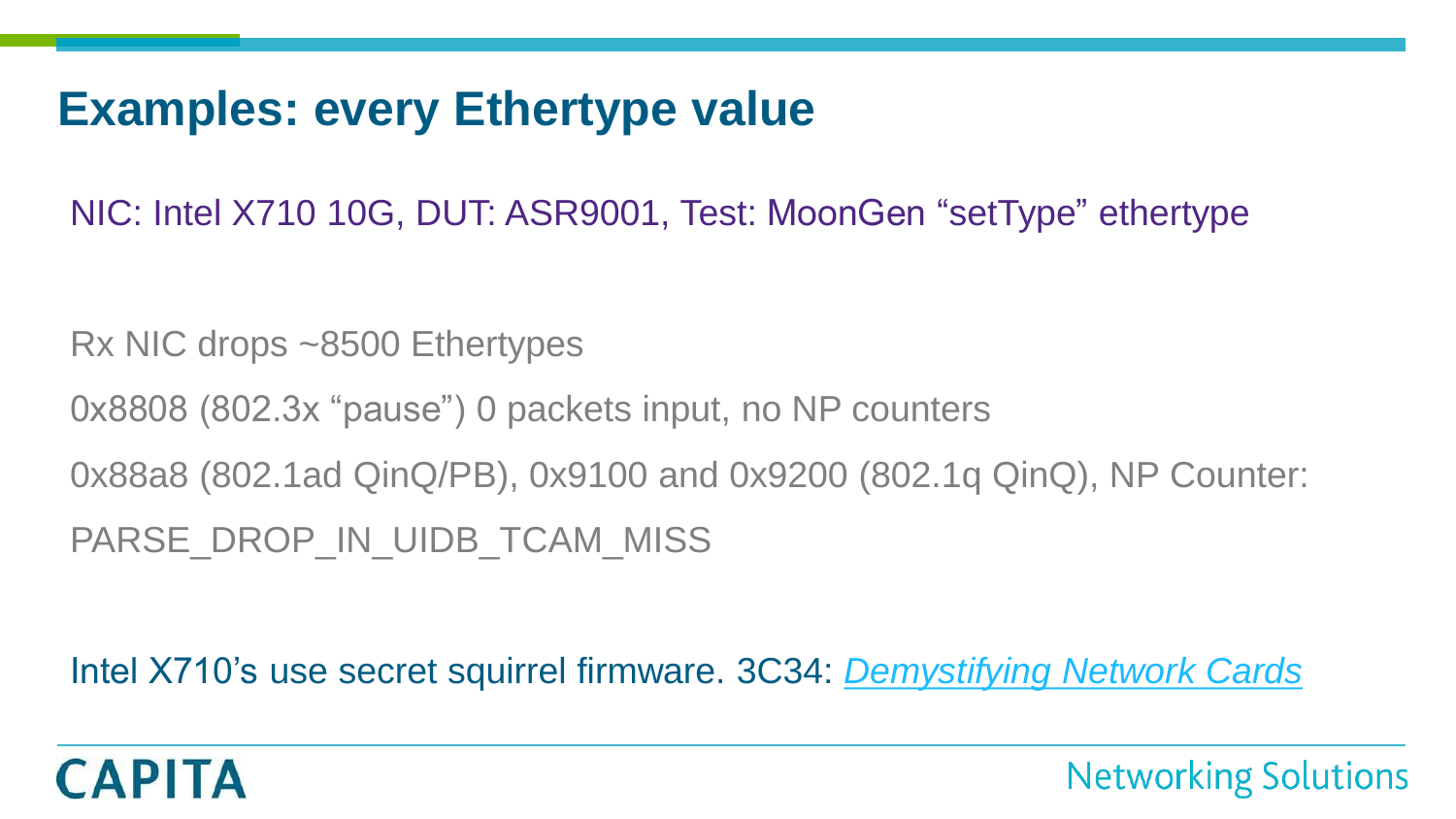## **Examples: every Ethertype value**

NIC: Intel X710 10G, DUT: ASR9001, Test: Pktgen performance/size distribution

Pktgen:/> set 0 size 247

Pktgen:/> start 0

NP Counters:

**CAPITA** 

PARSE\_TOP\_LOOP\_RECEIVE\_CNT 5987587286 6742449 MDF\_PIPE\_LPBK 5987589832 6742451

MDF\_PIPE\_LPBK\_BUFFER\_PREFETCH 2963853909 3371225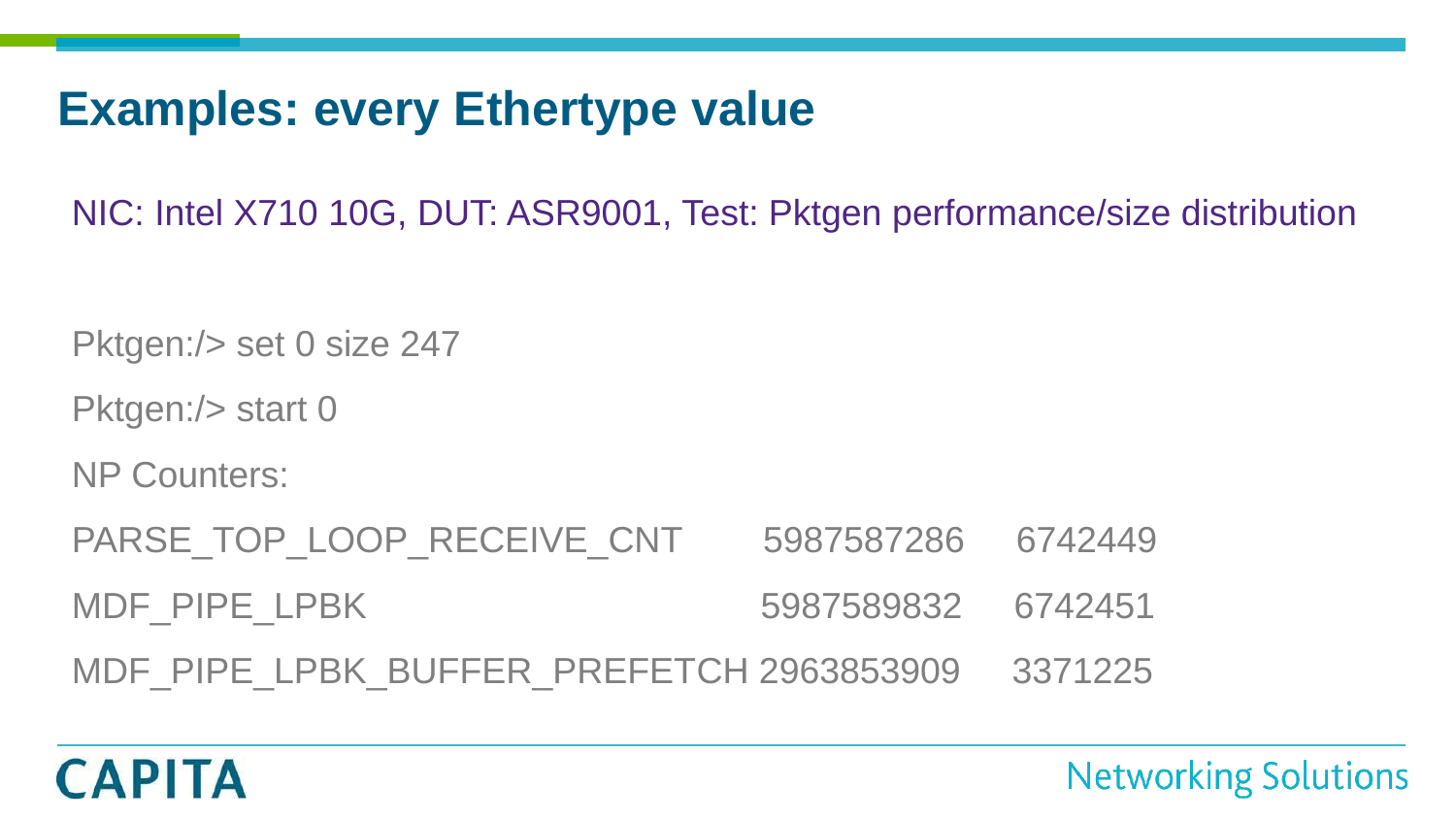#### **Solution: Recap of work so far**

Initial research has been presented:

- Researched the existing hardware/software/protocol problems
- Evaluated the existing toolset (currently using ADE 651 equivalent)
- Evaluated tests to detect known issues



**Networking Solutions** 

[https://en.wikipedia.org/wiki/ADE\\_651#/media/File:ADE\\_651\\_at\\_QEDcon\\_2016\\_01.jpg](https://en.wikipedia.org/wiki/ADE_651#/media/File:ADE_651_at_QEDcon_2016_01.jpg)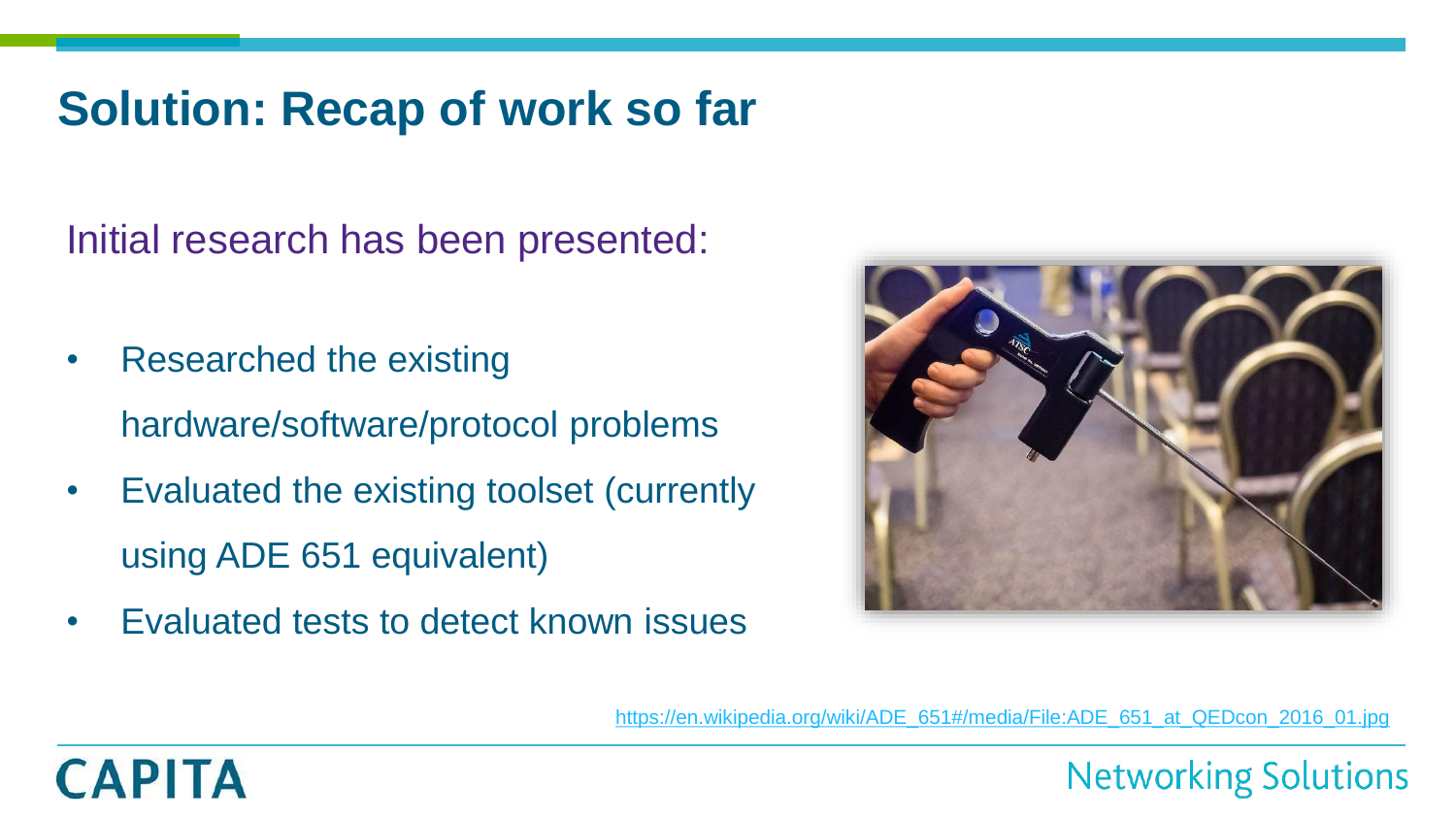#### **Solution: recap of work so far**

Vendors are important! I'm happy to pay someone else to:

- $\checkmark$  Develop new hardware & software
- $\checkmark$  Provide support when there is an issue
- $\checkmark$  Provide training to staff
- $\checkmark$  etc...



#### **But:**

• I don't want to be completely dependant on them and a victim of their failures...

# **CAPITA**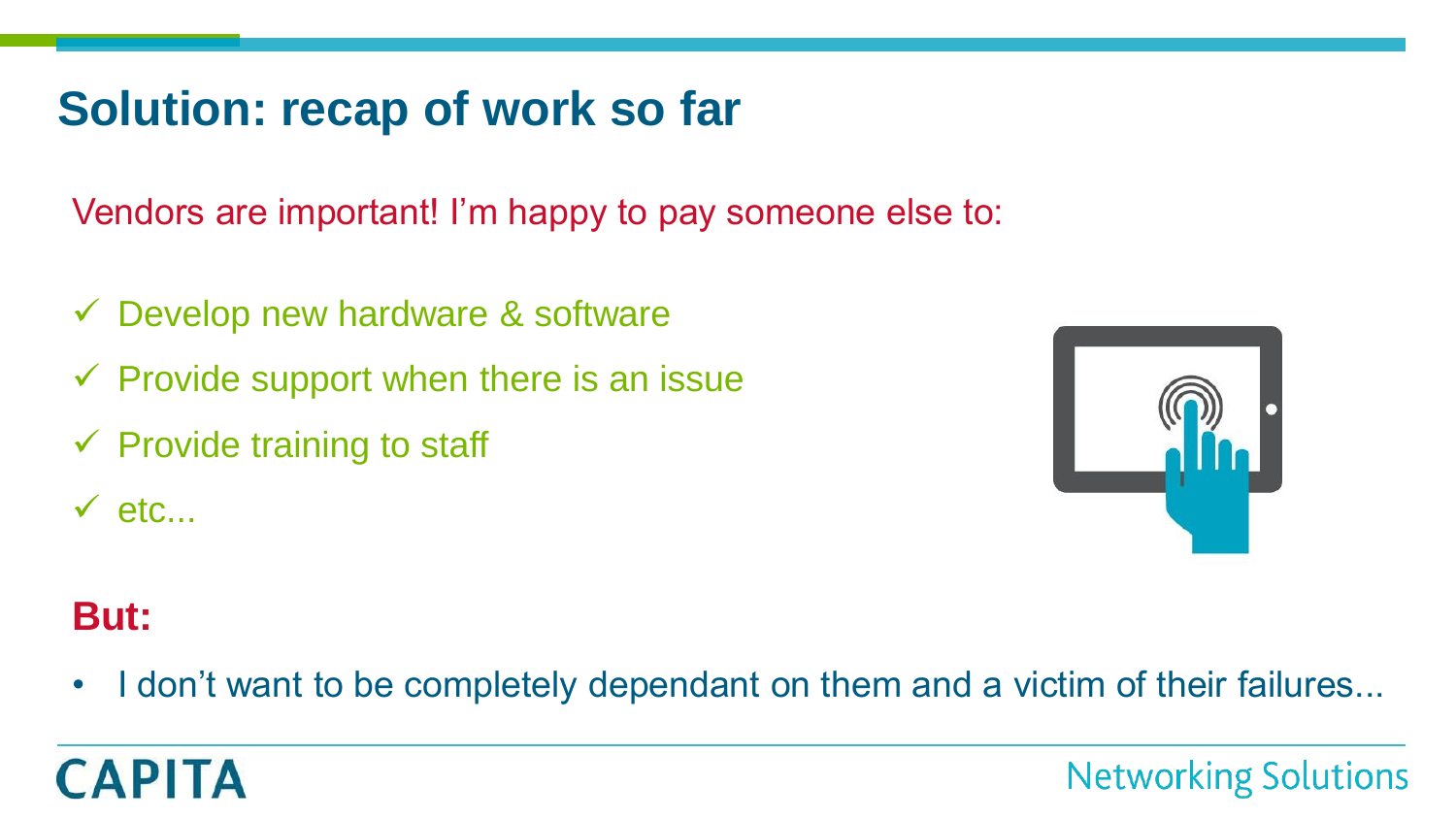#### **Solution: next steps**

- New Etherate features; frame pacing, bit fiddling, frame checksums
- EtherateMT; coming soon for faster host/kernel sourced testing
- MoonGen & Pktgen: Fix RFC2544 test scripts and implement ITU-T Y.1564
- Add RFC5180 and RFC5695 test scripts
- [GitHub repo](https://github.com/jwbensley/MoonGen-Scripts) with MoonGen Lua scripts
- Working towards "we can test every possibility in the lab"

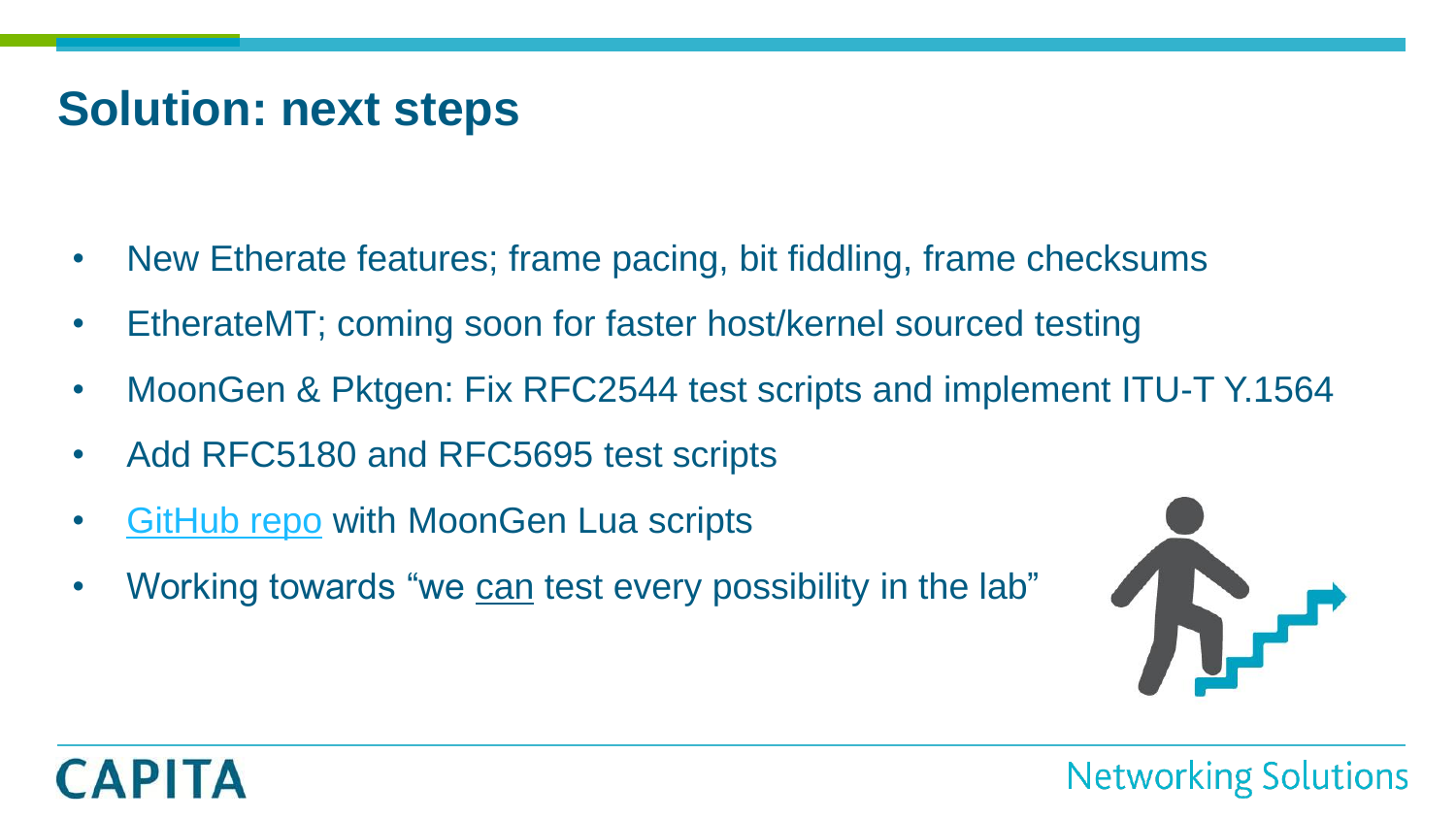## **Solution: next steps (long term)**

Run RFC2544/ITU-T Y.1564 tests…

- *directly* to/from the network device: [Cumulus Linux](https://cumulusnetworks.com/) ?
- *along side* the network device: [Hosting Applications on IOS-XR](https://www.cisco.com/c/en/us/td/docs/iosxr/asr9000/app-hosting/b-application-hosting-configuration-guide-asr9000/b-application-hosting-configuration-guide-asr9000_chapter_011.html) / [ASR9K Virtualized Services Module](https://www.cisco.com/c/en/us/products/collateral/routers/asr-9000-series-aggregation-services-routers/datasheet-c78-730521.html) / [Configuring Virtual Services](https://www.cisco.com/c/en/us/td/docs/routers/asr9000/software/asr9k_r6-0/interfaces/configuration/guide/b-interfaces-cg60x-asr9k/b-interfaces-cg60x-asr9k_chapter_010101.pdf) ?
- *in* the network forwarding software: [VPP / FD.io](https://wiki.fd.io/view/VPP) ?



Or using [open source FPGAs ?](http://netfpga.org/site/)